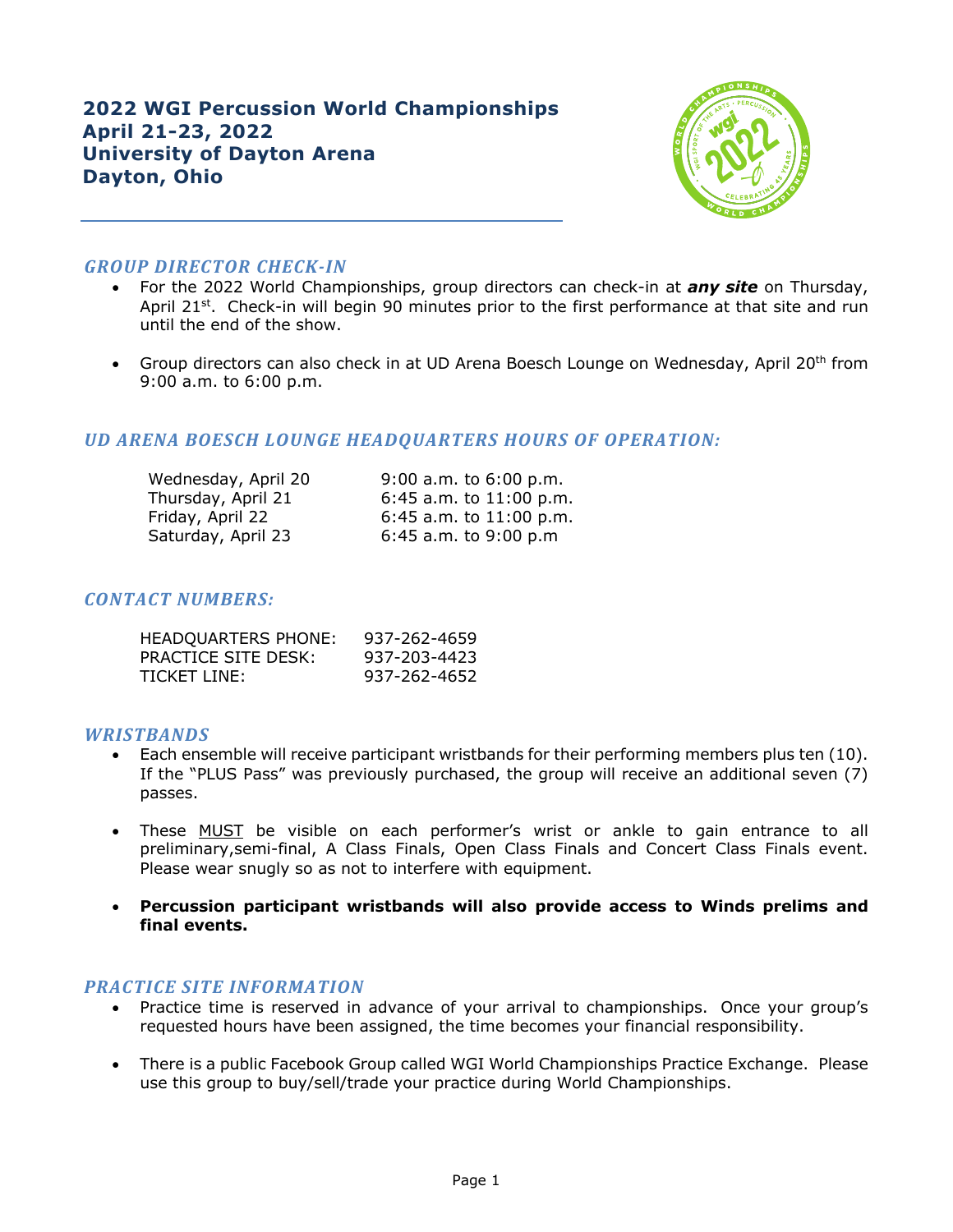- **Many facilities have asked that you do not play outdoors prior to your indoor practice time due to neighborhood noise ordinances. Ensembles in violation of this policy are subject to penalties per Rule 8.2 in the rulebook.**
- Staff at WGI Headquarters will not hold on to cash or checks for any other group with whom you may need to exchange payments.

#### *CONTEST SCHEDULES*

- Please visit www.wgi.org for performance and logistical schedules. There will be no further changes to these schedules unless there is an emergency. If an ensemble fails to show, that performance time will remain open.
- All semi finals and finals schedules will be available approximately 90 minutes after the conclusion of the contest. A text message via CompetitionSuite will be sent when schedules are available online. Ensure that your cell phone contact is entered on the profile of CompetitionSuite for your ensemble.

## **WARM UP AREAS**

- The warm up process will be regulated at all sites. **Only percussion ensembles performing in that day's contests will be allowed into the parking lot at their scheduled time.**
- Warm up areas at all sites will be timed and controlled. Each ensemble will receive **100 minutes** of unload and warm up before their performance. Tent schedules are incorporated into the Logistical schedule**. Each Ensemble may use the alphabet lot and/or warm up tents regardless of weather. Please see your logistical schedule for specific times.**

## *LOT POLICIES*

- **Noise ordinance.** The performance schedule has been devised to ensure that no one is in the lot prior to the approved time for the venue. Ensembles may not play outdoors prior to when their Warm Up Alpha Lot begins.
- **There is to be no playing in UD Arena, Wright State University's Nutter Center, Truist Arena (formerly BB&T) or Cintas Center lots on Wednesday**. All facilities have advised WGI that no percussion ensemble can use any lot at any time on Wednesday for rehearsal.
- **No unfolded performance tarps allowed in parking lots or remote locations.** You may use, as long as space allows without violating any fire codes, a practice tarp and it must be labeled **"Practice".** Violation of this policy is subject to penalty. **This is in effect at all sites.**
- Groups are not permitted to run power from any building power access in any parking lots. Plan to use generators should you want power in warm up or loading.
- **University police and WGI staff will be patrolling all parking lots and will be ticketing those ensembles who do not comply with the above policies. Please also know that ensembles not adhering to these policies endanger our long-standing relationship with all facilities and will be subject to penalties.**

#### *DRONE USEAGE*

• Due to the rise in popularity of airborne video drone use and for the safety of our performers and fans, **WGI, University of Dayton Arena, Wright State University's Nutter Center,**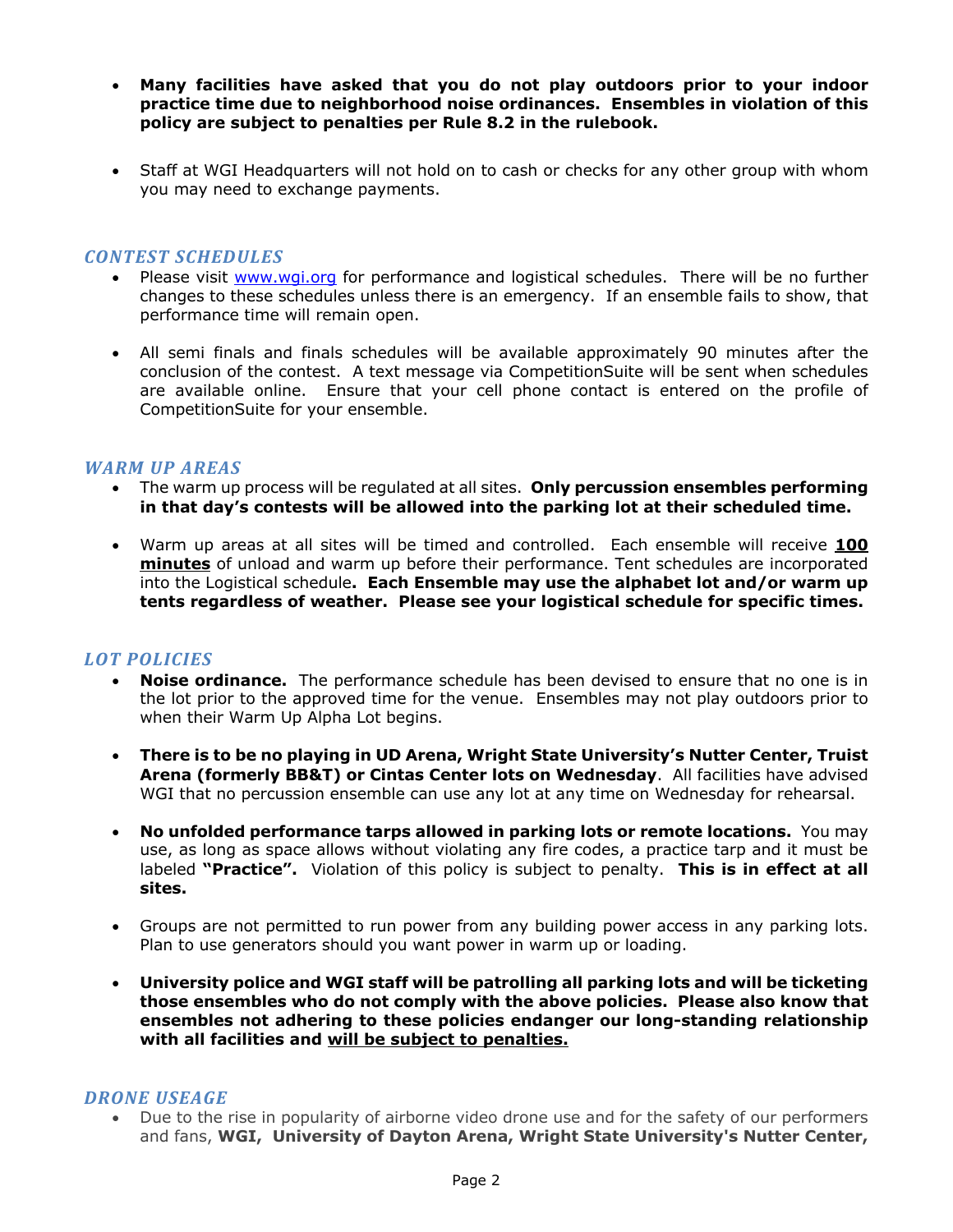**Truist Arena (formerly BB&T) or Cintas Center** will be enforcing a strict "No Drone" flying policy in the warm-up parking lots during the WGI Percussion World Championships. Failure to comply with this policy will result in confiscation of equipment until the conclusion of the events in Dayton.

## *UNLOAD / LOADING*

• **All Venues** - Please be sure to remove all buses and trucks from the unloading/loading lot within the designated time of the conclusion of your performance at most venues. Your group will receive a golden ticket upon arrival in the unload/load lot with the specific time your vehicles must be moved.

## *TRAFFIC INFORMATION*

• For up to date traffic and road conditions, please check out: http://www.localconditions.com/weather-dayton-ohio/45401/traffic.php

## *SPIEL SHEETS*

- The information for your percussion spiel sheet can be updated via CompetitionSuite. Please fill in all information located under "**Spiel Sheet**"**.**
- You must do this prior to Monday, April  $4<sup>th</sup>$  to ensure your spiel is read correctly.

## *DIRECTORS DASHBOARD*

• Fill in your emergency cell phone numbers on the Directors Dashboard by selecting the green **Update Group Info** located in the upper right hand corner.This will make your check-in go smoothly.

## *COMPETITIONSUITE*

• TO LISTEN TO JUDGES COMMENTARY: At this point, each director should have received an email to set up an account through CompetitionSuite. This is the ONLY WAY to receive judge's commentary.

## *JOLESCH PHOTOGRAPHY*

- Following each prelims performance, all groups will take an ensemble photo with a Jolesch photographer, and directors will receive one (1) complimentary copy per group. All photos will be available for pickup 30 minutes after the photos are taken.
- Jolesch will have a sales booth at every site on Thursday near the spectator entrance. The director's copy, along with all other group photo purchases, can be made, printed, and picked up at these locations.
- After Thursday, all group photos will be available for pickup at UD Arena **regardless of their prelims location.**

## *VENUE FOOD POLICY*

• Outside food is prohibited from being delivered and/or brought into any venue. That includes practice sites as well as all parking lots.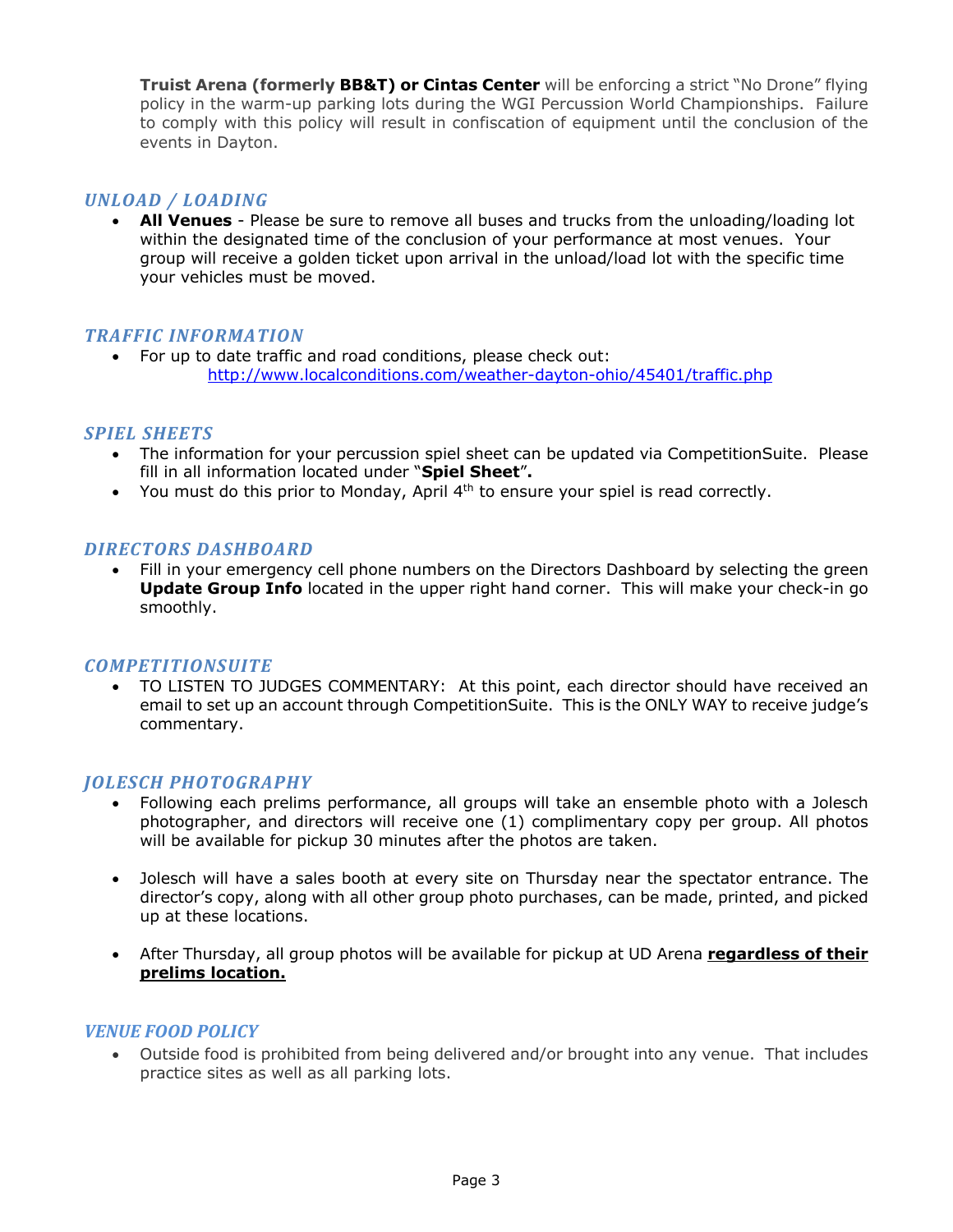# *WGI PHOTO POLICY*

- As safety is paramount to all performers, any type of flash photography is strictly prohibited. Family, friends and fans may take still photos of WGI events for personal use only. The images may not be sold or otherwise distributed or publicly displayed without the written permission of Winter Guard International. WGI defines public display as a web site, printed publication or physical location where the public at large can gain access to one or more images of a WGI participating group in performance.
- Tripods or other similar equipment that may obstruct the view or path of travel of others in the stands are also not allowed.
- WGI media credentials are restricted to recognized local and national media. Only WGI will issue credentials to working media pursuant to WGI's media credentialing policies.

# *VIDEO POLICY*

• No video cameras will be allowed in any contest venue and "authorized space" and/or "video passes" will not be provided for groups to record their performances. Any liability associated with unauthorized recordings will rest with the individual or organization making the recording. WGI does not condone, nor accept any liability for, any unauthorized recording during the event.

#### *SCORES*

• Prelim and semifinals scores will be posted on wgi.org after round or class scores have been verified by the judges. Contest recaps will be available on CompetitionSuite.

#### *TIES*

• CompetitionSuite will randomly assign a number to each group for the purpose of breaking any ties in prelims or semi-finals. The lower of the number between the ensembles will break the tie for seeding purposes only. In finals, any ties stand as a tie and awards will be given accordingly.

#### *FINALS PARKING*

• Groups not performing on Saturday will not be permitted to park their truck at the UD Arena.

## *FINALES*

• All class finals finales will be full ensembles with no instruments. **Balloons will not be permitted at finale. Please inform your boosters and parents of this policy.**

#### *CONCERT CLASS FINALE*

• Concert Class Finale will be held at Wright State University Nutter Center Friday evening.

#### *PATCHES*

- Each group will receive participant, semi-finalist or finalist patches for the total number of performers based on final placement in competition. Finalist patches will be distributed as the group enters the arena for their finals peformance. All other patches will be available at UD Headquarters once finalists have been determined.
- Any patches not picked up will be mailed to the group director the week of May  $2^{nd}$ .